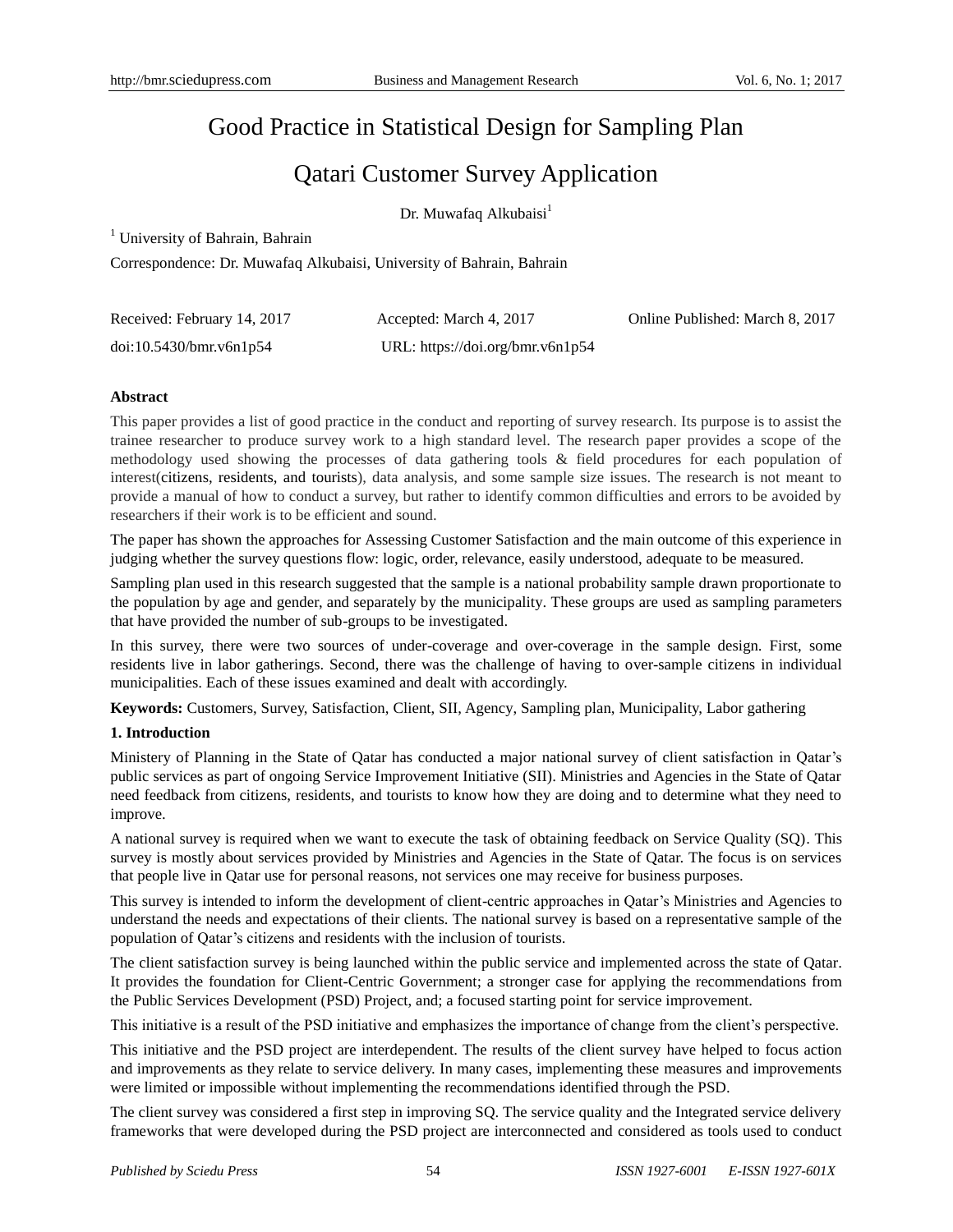an overall service improvement initiative.

There is a significant momentum for change is already building up in organizations such as Ministry of Municipal Affairs , Ministry of Interior, and Agriculture and Urban Planning. Although these changes should not be stopped, they may need to be modified based on input from the client survey as well as changes that occur due to the implementation of PSD recommendations.

### **2. Background**

The philosophy of any customer service initiative is to meet the needs and expectations of customers defined by themselves (Alkawari A. Abdulla, April 2007). The customer needs and expectations mean customers know what they want, what they expect, and responsible party should provide them on a consistent basis and in the best possible way. Moreover, to find out what customers want, we need to ask them and get the feedback. (Blythe and Marson, 1999)

Public sector usually designs customer service surveys to collect valuable information related to the client's needs for services and goods. From their feedback, we can decide if we need an extensive survey to improve the quality of services and goods to live up to the customer expectation. (Bergman, B., Bengt, k. 2010).

The Service Initiative Group, on behalf of the Planning Council for the State of Qatar, has conducted a National Client Satisfaction Survey to study the quality of services provided by the public sector. This survey focused on the experiences of individuals who use public services. The goal is to use the results as a baseline against which to track and measure improvements in public service delivery over time.

One of the main functions of any branch of the government of Qatar is to provide public services that aim at improving the quality of life of its citizens. (Nussbaum, Martha, and Amartya Sen1993).

The public sector organizations deliver directly various services to people and stakeholders. It operates to protect individuals through its organizations with reasonable independence. These organizations have a reasonable freedom to act and meet the specified goals but not to exceed the financial limits designated for them. For this reason, organizations adopt a range of methods to make sure that they concentrate sufficiently on the goals of their people' needs. (International Atomic Energy Agency. April 2006). The organizations often used customer feedback to negotiate with their departments the type of service which they should deliver, and the required resources and the benchmark should be compared with(Keehley, P. et al., 1997).

Unfortunately, many public organizations concentrate on the level of achievement of their objectives and the cost involved and the time scale they set, forgetting about the effectiveness of the cost they involved and its worthiness. In other words, a public organization does not maintain and controlled the productivity properly. (Levin H. M. 1995)

### **3. Strategic Objectives of Client Satisfaction Survey and SII**

The client satisfaction survey is being launched within the public service and will be implemented across the country. It will provide the foundation for Client-Centric Government; a stronger case for applying the recommendations from the Public Services Development Project, and; a focused starting point for service improvement.

Improving Service Quality requires a cultural shift from focusing internally to focusing on client needs. This culture shift needs to be supported through communication with stakeholders, capacity building and a commitment to act from leadership.

Based on this context, the strategic objectives of Qatari SII can be summarized as follows:

- a) Continue to support the progress of the PSD project and communicate the message that the public will be expecting changes based on survey results.
- b) Make people aware of the linkages between PSD and the client satisfaction survey and keep them informed of progress in both areas.
- c) Develop awareness and understanding of SQ across government ministries and agencies and prepare them for action through a training or capacity building program (PSD capacity building initiative).
- d) Position the survey as the first step in a Service Improvement Initiative build a commitment from the leadership of ministries and agencies of Government, not just to implement the survey, but to prepare to act on the results.
- e) The client survey will begin to open a dialogue with the public. Help the public service get used to opening these communications channels.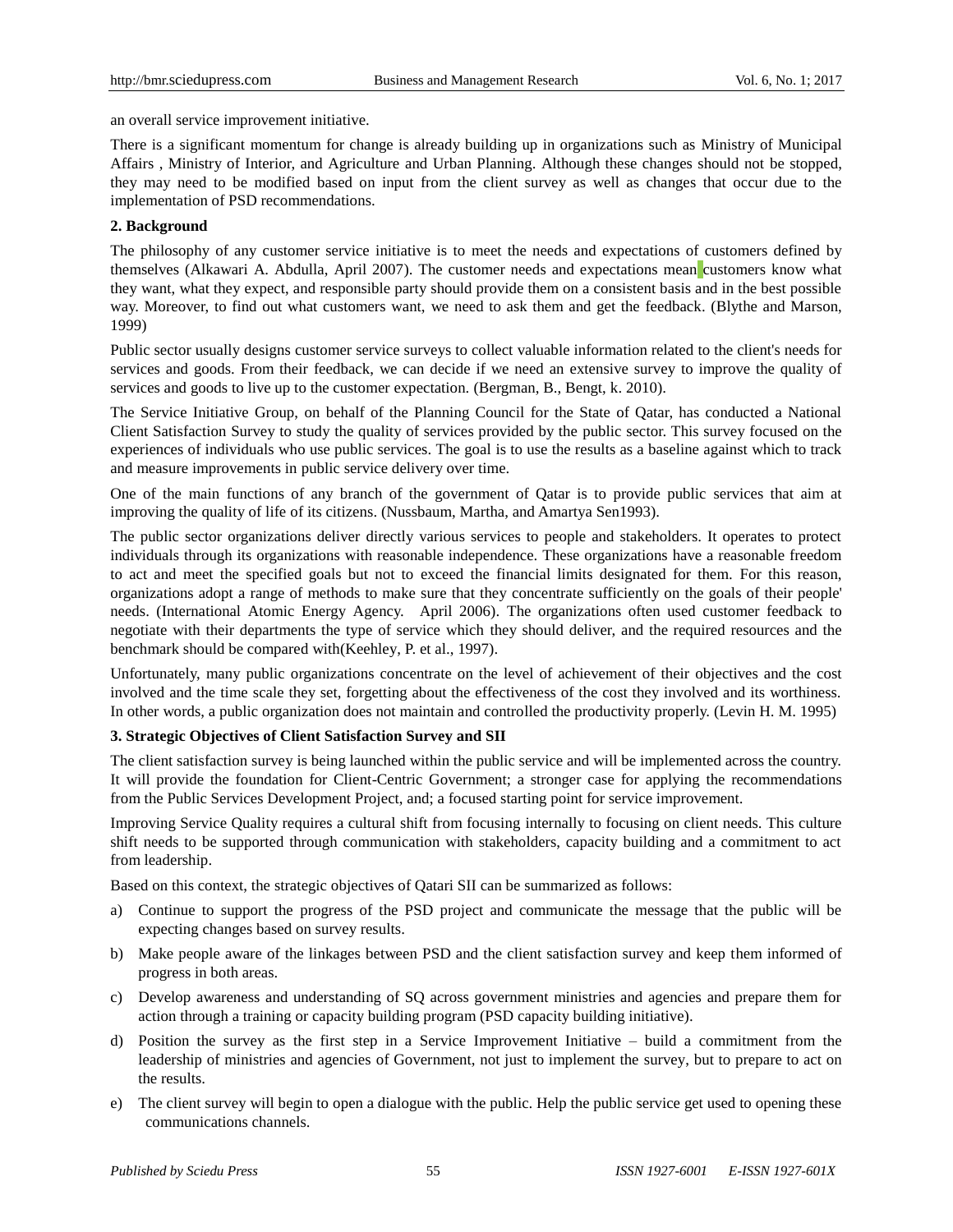### **4. Approaches for Assessing Customer Satisfaction Survey**

Customer satisfaction is a major factor that affects the degree of customer loyalty and firm's profitability (Ansari and Riasi, A. (2016). Improving the level of customer satisfaction requires accurate assessment of customers' expectations (Aghadie et al. , 2012)

Listening to customers is one of the first principles of quality management. Performing surveys on the client is a crucial listening tool that can produce information about customer expectations, customer satisfaction and strategies for improvement. (Michael S. Garver. 1986).

There are many methods for assessing customer satisfaction which the study has involved such as focus groups and personal interviews. Moreover, we can not decide which method is "best" method is used for evaluating customer satisfaction (Qualtrics, December 2009). The type of good service provided and the number of clients will decide what the best method for any particular organization is. Also, other factors may affect the selection of best method such as the frequency of customer uses the service and the way we may employ the results we obtain. However, no matter which method will be used, we need a consistent set of questions and scales for conducting client satisfaction surveys called Common Measurements Tool (CMT) which can be used as an easy-to-use client satisfaction survey instrument. Using the CMT, public-sector managers can understand customer anticipations, weigh levels of satisfaction, and classify priorities for improvement. By using the questions set out in the CMT, public sector organizations can also match their results alongside peer organizations, identifying best practices and sharing lessons learned. Managers are not limited to using the core questions, or even the larger group of CMT questions. The CMT is planned to be a flexible tool, leaving organizations free to add customized questions that will help improve the quality of service.

Two common approaches can be used to assess customer service satisfaction which will provide us with useful findings:

The first method is to get customer feedback periodically (Ross Beard, November 2013), but it is crucial to bear in mind that we can use a continuous assessment as a standard method for obtaining customer satisfaction information.

The information we get from this continuous assessment can deliver very useful and up to date view of the experiences our clients have witnessed with our organization.

The second method is to carry out a survey periodically which will enable us to obtain feedback from focus groups of customers at regular periods of time immediately after we provide a service or a product.

It would be very useful using both methods to have a full understanding of our customers and to get valuable feedback from them to evaluate our achievements and pinout our strength and weakness.( Margaret C. Harrell, Melissa A. Bradley-2009)

One of the main steps needed for any study involving questionnaire to carry out a survey is to do a pilot study. The definition of a pilot study is a research study instrumented by the intended study. Pilot studies are usually executed as planned for the intended study, but on a smaller scale" (Paul A. Craig. 2000).

A pilot survey (pre-testing) is required at this stage to test a small size survey using a smaller sample concerning the designated sample size and to verify a method for data collection (Edwin Van Teijlingen, June 2002). This practice will enable us to refine the questionnaire questions, and the clarity of questions too before is too late to regret. In applying this approach, we may invite randomly selected individuals from the targeted population who uses the services. The sampling units or persons are asked to complete the planned survey then join the focus group to give their opinions.

A pre-test practice is critical as it can provide reasonable cost and time estimations required to complete the survey.

The main outcome of this experience is to judge whether the survey questions flow: logic, order, relevance, easily understood, adequate to be measured. (Floyd J. Fowler 2014)

### **5. Data Collection Methods**

In writing research, critical terms can sometimes be used rather loosely. This might cause confusion. For this study, answers to research questions will be collected from individuals that represent these three populations. Citizens and residents will mostly be found in households. These households are often found in residential units that qualify as buildings or spaces that can be inhabited.

The method for data collection adopted was mainly to use a detailed questionnaire in addition to other feasible methods such as interviews, focus groups to get user feedback on the quality of service. Questions included user's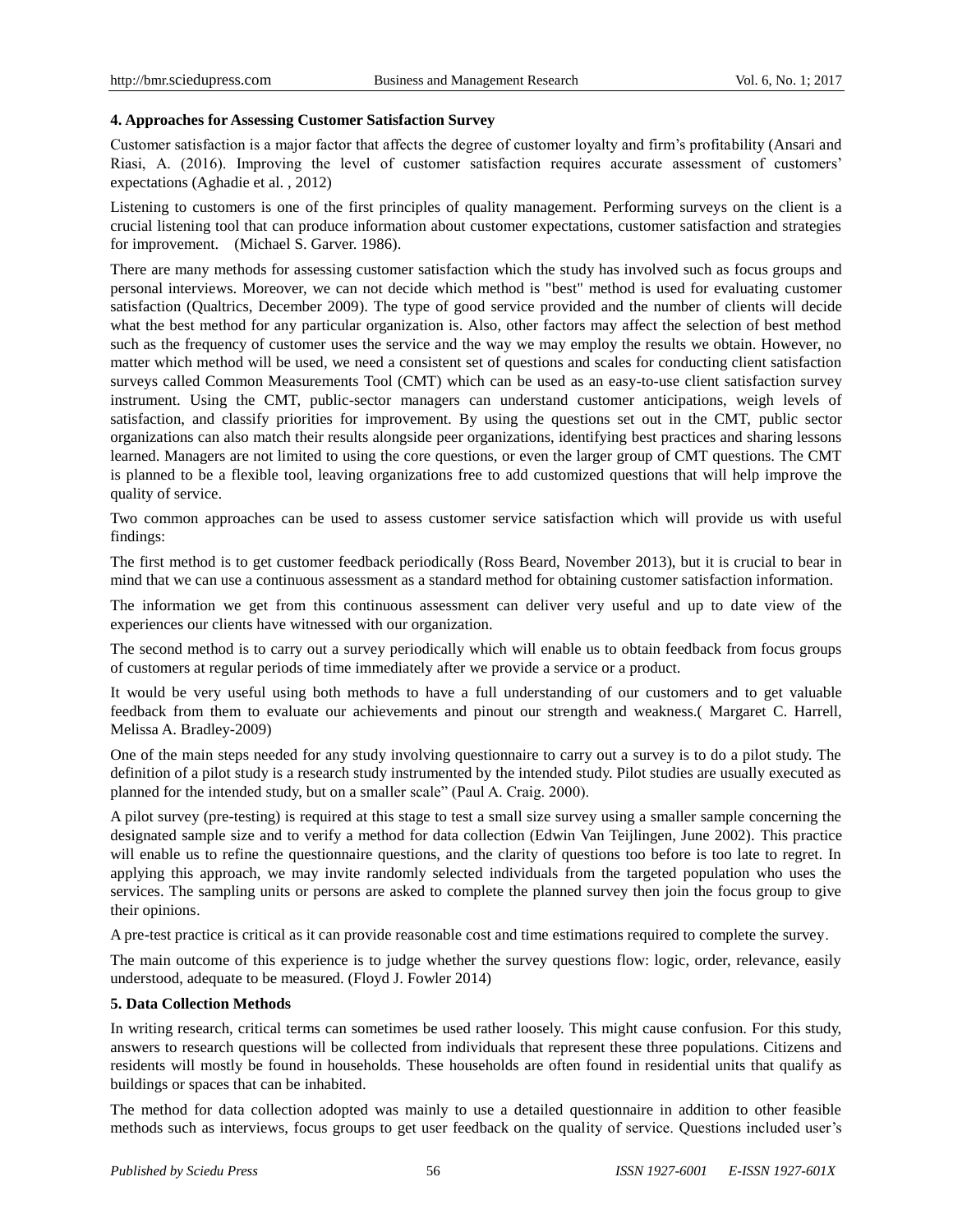general information, other modes of public services they use. The questions were formed in a way to trace the customer perceptions regarding the quality and type of services provided by the public sector to Qatari citizens and residents. The questionnaire comprised main axes as follows:

- a) Respondents opinions and expectations of the provided services by Ministries and Agencies
- b) Respondents rating of some of the common services they have used.
- c) Rate some of the services provided by Ministries and Agencies
- d) The Respondents have more detail on a recent list of services experience that they used most recently for themselves (not for other people) and in which they were involved directly*.*
- e) Other topics related to respondents preference of services channels (by email, person, telephone, fax), using services provided by Ministries and Agencies. Respondent should indicate the one channel they prefer to use in each situation for various types of services.
- f) Rate other services (served by private sector such as banks, Insurance agencies, Internet service providers, Supermarkets)
- g) Demographic information about the respondent.

Although, the questionnaire is usually considered the main avenue of information, there are formal and informal ways of obtaining the data required in which they may complement each other to get the best results from customer feedback. (Sansnee Jirojwong. & Margie Wallin. 2002 )

Gathering customer feedback data can be influenced by the data gathering strategy and level of accuracy required. The most common methods used to gather customer feedback vary from questionnaires, focus groups, interviews, direct observations, using mail, telephone interviews, to email and web survey which will become critical ways for gathering customer feedback through the Internet.

The survey was designed to include citizens, residents and tourists suggest. This survey is feasible to conduct data collection using a combination of in-person and self-completed data collection methodologies (mainly a questionnaire). The total number of completed surveys for the entire survey will be 1200, which was determined in large part based on the budget available for this first study. Also, the plan must be capable of being replicated over desired given time the to use the findings for the purpose of tracking service improvements.

Findings for most research questions in this first study will be examined at the level of each population of interest. As a result, each requires minimum sample sizes to draw conclusions with a small degree of sampling error, subject to cost and field constraints, where feasible. A national probability sample of citizens and residents was suitable given these objectives.

While many factors affect the decision on a final sample size, it is assumed for planning purposes that each population of interest will be assigned an equal sample size of 400 individuals. If specific sub-groups require more or less attention, this decision can be revisited.

In summary, the sampling plan used was a national probability sample drawn proportionate to the population by age and gender, and separately by the municipality for citizens and residents. The goal, then, is to find citizens and residents to participate in the survey in the hopes of filling these sample quotes.

#### **6. Sample Size and Sampling Procedures**

Defining the sample size of any study is considered as step one in carrying out any research (Bowling A. -2002). The sample size obviously depends on many factors to be considered. These factors contain many factors such as the population size; the accuracy required the resources available and the time scale (Patrick Dattalo, 2008). The sample size will represent a percentage of the total size of the population, and it is evident that the higher proportion or percentage coverage of the population, the more accurate precision will get to explain the results of the survey. (Floyd J. Fowler 2014).

For this research, the "Respondent" is an individual aged 18 years and over (as per the definition) who is accessed at his place of residence (except for tourists) all members of the housing unit will have even chances for selection to be interviewed in the survey.

Housing units within a block will be given even chances to be selected wherein only one adult member should be drawn at random for an interview.

According to the above definition of respondent above, and considering that last census was integral for citizen and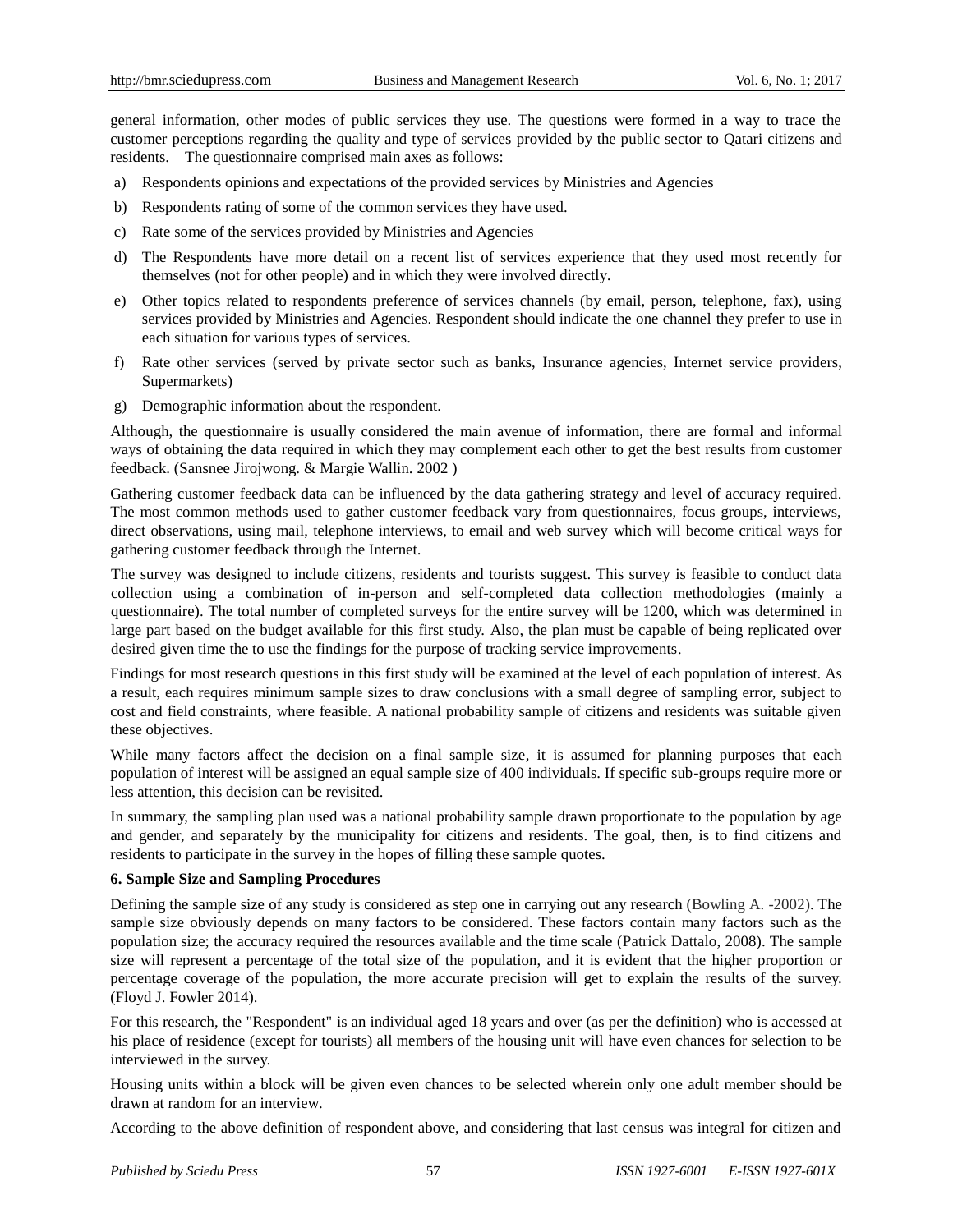only by sample for expatriates residents, and taking into account the significant changes in the immigrant resident's population in past two years which may have an influence on the census results. The study recommends the following approach:

1-The sample of citizen and residents (n=800) will be distributed by municipality and zone by the census results.

2-The projected sample will be increased by approximately 20% to compensate for the sample of tourists staying with citizen or residents families who are selected for interview as members staying in households, to maintain a net sample of citizen and residents at  $(n=2x400)$ . A fixed sampling interval will be used for the whole survey at  $(i=7)$ (this number may be agreed with SII Team before the start of fieldwork).

3-At the preparatory field stage, each interviewer will visit the blocks assigned to him and list the buildings and houses in the blocks indicating the number of floors and housing units in each building.

4-Upon encountering a labor gathering accommodation further details be obtained to indicate:

- private or company ownership
- number of individuals residing in the accommodation
- ethnic groups and languages are spoken by the lodgers

5-Implementation - Citizen, Residents, and Tourists staying with households:

5-1-The sample will be allocated according to Municipality and Zone. Block will do the distribution within a zone at the fixed rate of 8 completes per Block.

The total sample anticipated be set at  $(800+20\% = 960)$  thus the number of Blocks to be drawn will be (960/8=120) Blocks

- 5-2-In each Block that has been visited by the fieldwork team ahead of the survey, and the path being determined, the interviewer will go to the starting point, determined from the track, and start counting the housing units from the top in a clockwise top-down movement and make contact at regular interviews:
- If the contact is unsuccessful (nobody answering the door), the unit is skipped, and the next one on the plot is taken.
- If the contact is successful, the interviewer will present the subject of the call and ask an adult member of the household, and will proceed as follows:
- All members aged 18+ years and resident in the housing unit will be enumerated with mention of their names, age and gender and relation to head of household.
- A table of random numbers (printed in the questionnaire) was used by the interviewer to determine one specific person to be selected for interview from the whole list of enumerated names. If this person is available, the interview is conducted immediately
- If the chosen person in not available then an appointment is made to visit later on the same day for an interview. Three attempts are made to interview the selected person should all attempts (3) fails; the housing unit be skipped, and the next one on the path be contacted for an interview.
- 5-3-According to the description given about this process will deliver a multi-stage random probability sample. It is a representative of citizen aged 18year+, residents aged 18year+ including those who from a family and also different type of lodgers (domination and household, etc…), and tourists aged 18 years + who are staying in regular housing units by using random numbers. All adults members who are resident in the housing unit are given even chances for selections and interview, regardless of their status within the housing unit.
- 5-4-Upon encountering a small labor gathering that is a common household, wherein less than (7) people share the accommodation, the same procedure described above.

The census has defined small labor gathering at less than seven members, whereas large gathering is seven members or more.

5-5-Upon encountering a big labor gathering the number of members to be selected, determined by the integer number of the ratio of total residents divided by 7 (the number 7 has been suggested on the census definition above).

Such interviews were kept, but their number be discounted from the sample, and more interviews were conducted to reach and exceed the net sample size required (2x400).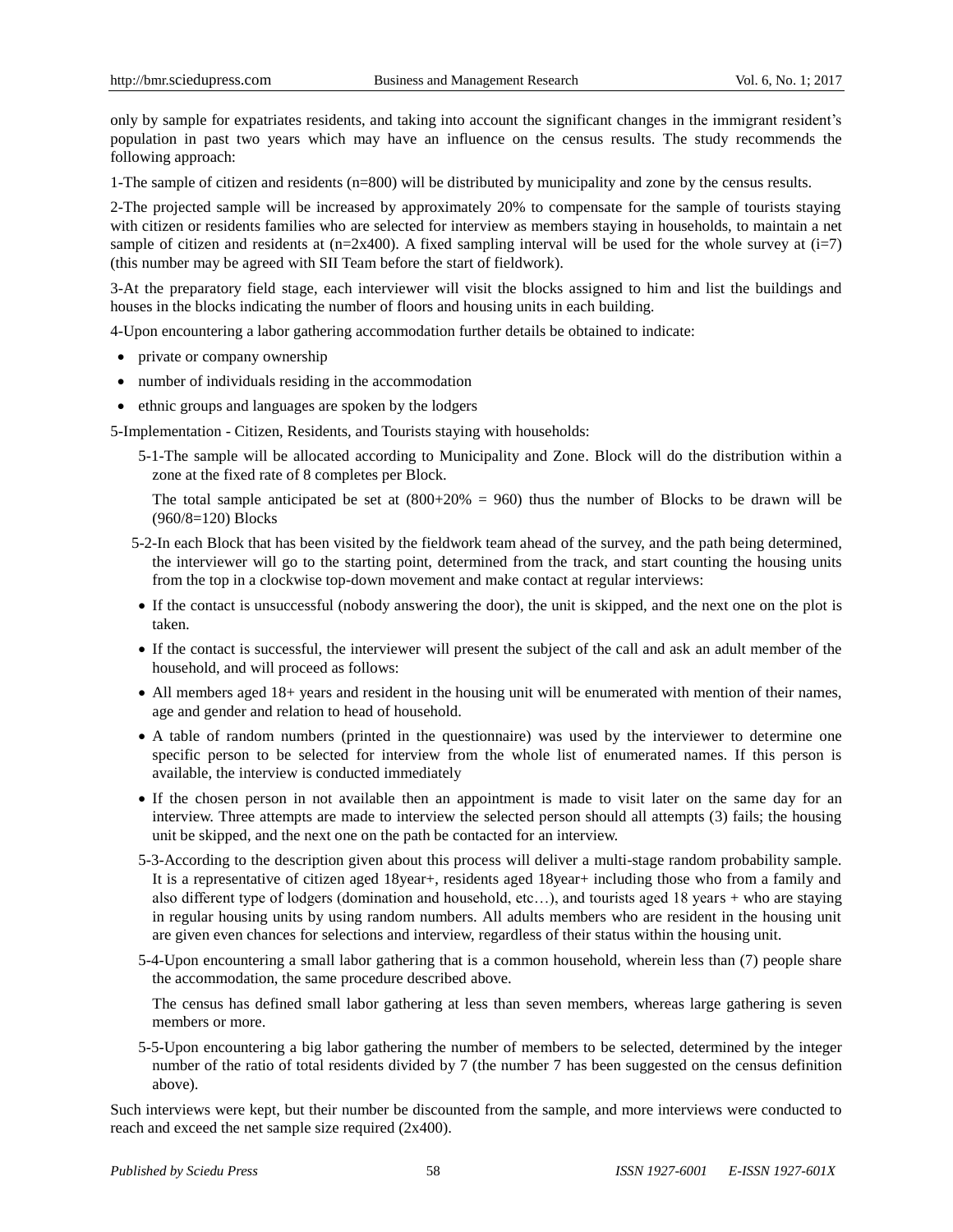## **7. A Sampling of Tourists**

The tourists who have a visit status, and are not staying in regular housing units were intercepted and interviewed as suggested at the Doha Airport. Arrangements were made to intercept travelers, right after the passport become available and to request an interview of 15 minutes

Arrangements were made to find seating space for up to 3 pairs (interviewer & respondent) in the area beyond the passport control and eventually also for one pair in the business and first class lounges.

Airport exits statistics were used to determine the number of exits per day part per day of the week.

Interviewing was organized between 08:00 am and 01:00 am, and the sample distribution was adjusted per day part. A full seven days cycle was required so that all type of travelers be intercepted and represented in the research.

The sample of tourists to be taken by this approach is  $(n=400)$ ; this is a net sample of eligible respondents who have used one or more state services during their stay in the country.

As in the sample of citizen and residents, a tally will be maintained, of the number of eligible respondents obtained in the gross sample, whereby the remaining number to be achieved in all three legs were  $(3 \times 400)$ 

### **8. Sampling Design for Citizens and Residents**

There are many ways in which the final sample of individuals can be defined regarding being representative of the population in the State of Qatar (Sharon L. Lohr 2009). For example, one might argue that language is suitable given the range of languages used in the country. Unfortunately, the Census does not collect this data.

Moreover, the survey will only be conducted in three languages, namely Arabic, English, and Urdu. In studies with large samples, the sample can be defined on many levels. Some previous studies used rural/urban splits nested within regions to determine the sample's representation of the population. Also, in some broad survey, gender and age subgroups by region can be used.

For this first study in the State of Qatar, age and gender groups are workable as sampling parameters, provided the number of sub-groups seek to be manageable. If each population of interest has a total sample of 400, it should be feasible to track quotas for six to eight subgroups defined by age and gender.

Also, the representation can be sought by region or municipality to improve the confidence in the sampling coverage.

### *8.1 Sampling Citizen for the Survey*

Census data allows for calculations of age and gender breakdowns for both citizens and residents in Qatar. This breakdown by age and gender is used to develop individual target sample quotas as shown in Exhibit 1 below. Based on this design, the sample of residents will include a larger proportion of males since there are more of them in the population. Similarly, there are fewer persons aged 50+ in both samples because they also represent a smaller proportion of both populations.

|              |              | <b>Census</b>  |                    | <b>Sample Quotas</b> |                   |                |                                 |                |
|--------------|--------------|----------------|--------------------|----------------------|-------------------|----------------|---------------------------------|----------------|
| Age $(18+)$  |              | <b>Oataris</b> | <b>Non-Qataris</b> |                      | Qataris $(n=400)$ |                | <b>Non-Qataris</b><br>$(n=400)$ |                |
|              | <b>Males</b> | <b>Females</b> | <b>Males</b>       | <b>Females</b>       | <b>Males</b>      | <b>Females</b> | <b>Males</b>                    | <b>Females</b> |
| $18 - 24$    | 12.55%       | 12.82%         | 8.05%              | 3.33%                | 50                | 51             | 32                              | 13             |
| $25 - 34$    | 13.73%       | 14.14%         | 24.95%             | 8.50%                | 55                | 57             | 100                             | 34             |
| $35 - 49$    | 14.38%       | 15.65%         | 33.26%             | 8.90%                | 58                | 63             | 133                             | 36             |
| $50 +$       | 8.44%        | 8.28%          | 10.97%             | $2.05\%$             | 34                | 33             | 44                              | 8              |
| <b>Total</b> | 49.11%       | 50.89%         | 77.22%             | 22.78%               | 196               | 204            | 309                             | 91             |

Exhibit-1 Desired Sample Distribution by Age, Gender, and Citizenship

### *Source: Population Census, State of Qatar*

Likewise, Exhibit 2 shows the initially planned sample distribution by region. Much of the sample for Qataris and non-Qataris will come from Doha and Al Rayyan since they have the largest population base. This table also shows one region, Mesaieed, having no sample for Qataris because there are so few Qataris residing there (0.05%). Applying this proportion to a sample of 400 citizens produces a sample count of less than 1. However, this creates a problem, or bias, related to under-coverage. Consequently, this particular sub-group is assigned a sample of 1 to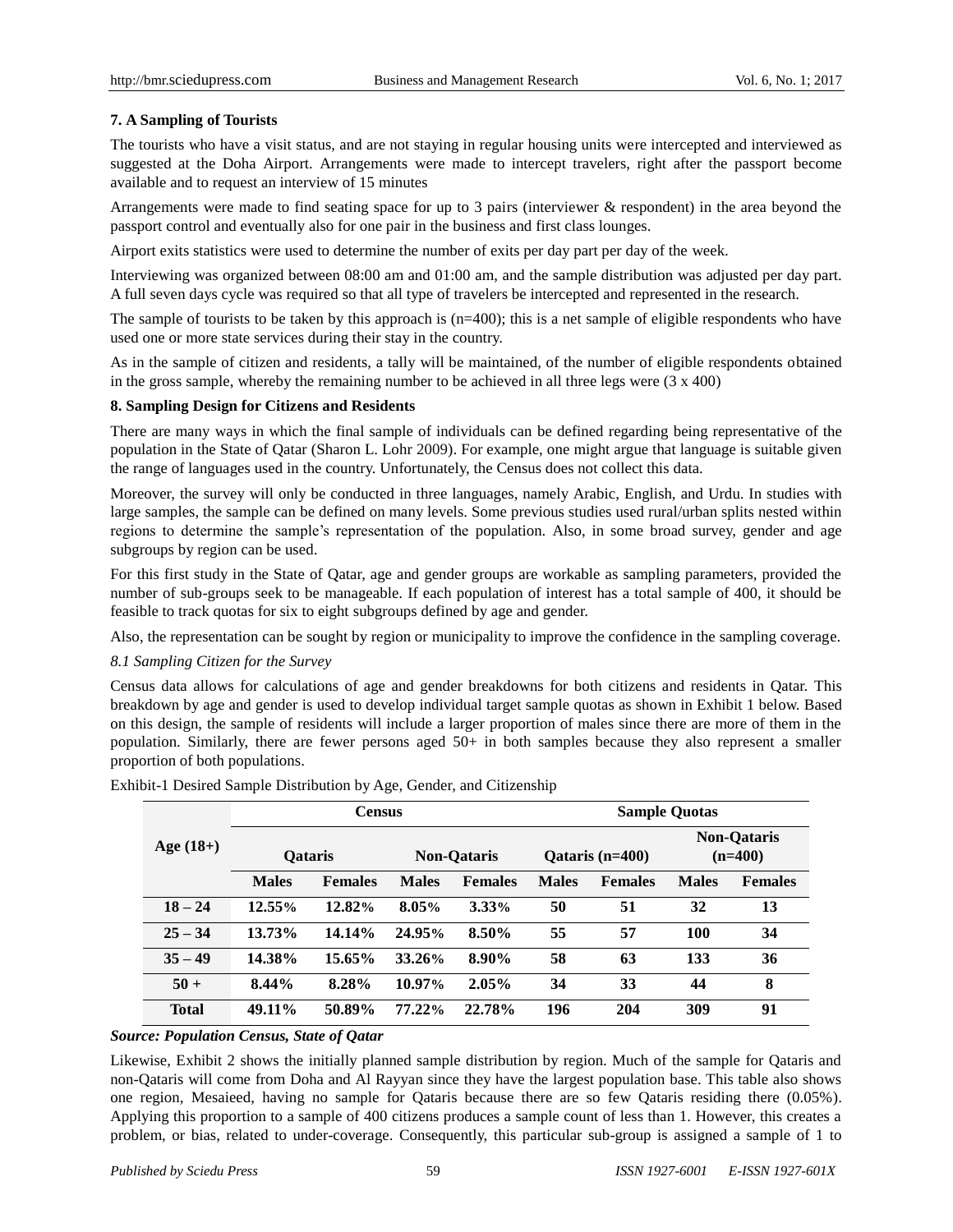overcome this issue (see Exhibit 3). In turn, one piece of the sample is taken away from Al Rayyan to compensate. Recall, data weighting at the analysis stage can smooth out some of these imbalances. It is also likely that the five smallest municipalities will be pooled solely for the purpose of calculating proportional weights, with the goal of minimizing the impact of severe influences on the resulting statistics.

In summary, the sampling plan will be a national probability sample drawn proportionate to the population by age and gender, and separately by the municipality for citizens and residents. The goal, then, is to find citizens and residents to participate in the survey in the hopes of filling these sample quotes.

Like other surveys, this means having to secure a consistent rate or response across distinct sub-groups of interest. In the absence of knowing those response rates a priori, it is useful to examine where precisely these citizens and residents can be found.

|                     | <b>Oataris</b>             |                       | <b>Non-Qataris</b>         |                              |  |  |
|---------------------|----------------------------|-----------------------|----------------------------|------------------------------|--|--|
| <b>Municipality</b> | Population%<br>from Census | Sample<br><b>Size</b> | Population%<br>from Census | <b>Sample</b><br><b>Size</b> |  |  |
| Doha                | 32.10%                     | 128                   | 50.19%                     | 201                          |  |  |
| Al Rayyan           | 47.43%                     | 190                   | 33.10%                     | 132                          |  |  |
| Al Wakra            | 5.63%                      | 23                    | 3.76%                      | 15                           |  |  |
| Umm Salal           | 9.02%                      | 36                    | 2.66%                      | 11                           |  |  |
| Al Khor             | 2.69%                      | 11                    | 4.75%                      | 19                           |  |  |
| Al Shamal           | 0.98%                      | $\overline{4}$        | 0.56%                      | $\mathfrak{D}$               |  |  |
| Al Ghuwairiya       | 0.18%                      | 1                     | 0.33%                      | 1                            |  |  |
| Al Jemailya         | 1.07%                      | 4                     | 1.49%                      | 6                            |  |  |
| Jeryan Al Betna     | 0.85%                      | 3                     | 0.91%                      | $\overline{4}$               |  |  |
| Mesaieed            | 0.05%                      | $\Omega$              | 2.25%                      | 9                            |  |  |
| Total               | 100%                       | 400                   | 100%                       | 400                          |  |  |

Exhibit-2 Initial Sample Distribution by Municipality and Citizenship

#### *Source: Population Census, State of Qatar*

Exhibit-3 Desired Sample Distribution by Municipality and Citizenship

|                     | <b>Qataris</b>             |                              | <b>Non-Qataris</b>         |                              |  |
|---------------------|----------------------------|------------------------------|----------------------------|------------------------------|--|
| <b>Municipality</b> | Population%<br>from Census | <b>Sample</b><br><b>Size</b> | Population%<br>from Census | <b>Sample</b><br><b>Size</b> |  |
| Doha                | 32.10%                     | 128                          | 50.19%                     | 201                          |  |
| Al Rayyan           | 47.43%                     | 189                          | 33.10%                     | 132                          |  |
| Al Wakra            | 5.63%                      | 23                           | 3.76%                      | 15                           |  |
| Umm Salal           | 9.02%                      | 36                           | 2.66%                      | 11                           |  |
| Al Khor             | 2.69%                      | 11                           | 4.75%                      | 19                           |  |
| Al Shamal           | 0.98%                      | 4                            | 0.56%                      | 2                            |  |
| Al Ghuwairiya       | 0.18%                      | 1                            | 0.33%                      | 1                            |  |
| Al Jemailya         | 1.07%                      | $\overline{4}$               | 1.49%                      | 6                            |  |
| Jeryan Al Betna     | 0.85%                      | 3                            | 0.91%                      | 4                            |  |
| Mesaieed            | 0.05%                      | $\mathcal{I}$                | 2.25%                      | 9                            |  |
| Total               | 100%                       | 400                          | 100%                       | 400                          |  |

*Source: Population Census, State of Qatar*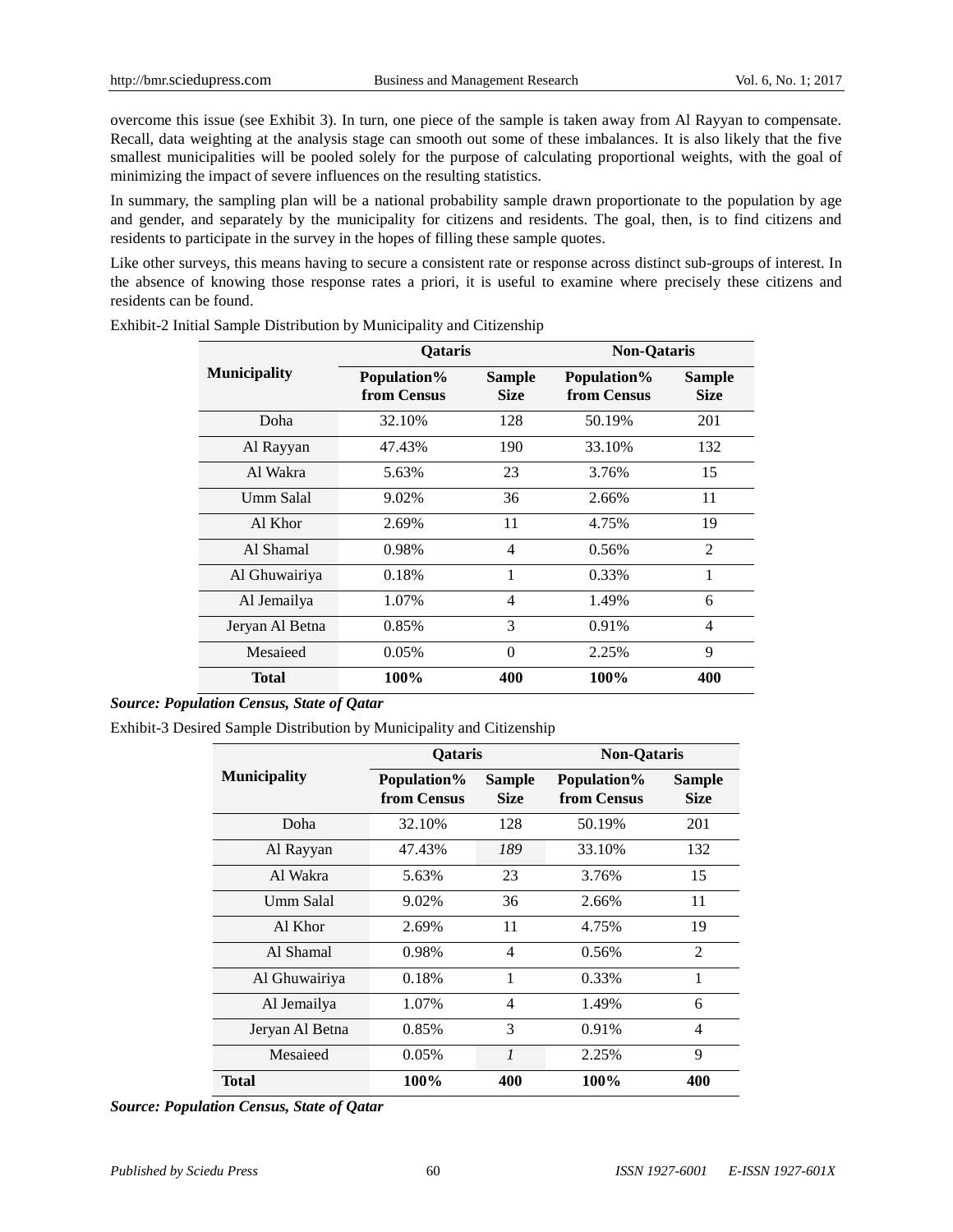#### *8.2 Sampling Residential Dwelling Units and Households for the Survey*

Knowledge of where citizens and residents reside provides insights into specific regions that tend to have a higher incidence of either citizens or residents. This knowledge will facilitate some targeting of specific areas in the plan to make it more efficient and productive. This distinction is important since both groups will have equal sample sizes, despite residents outnumbering citizens by a ratio of 3:1.

The sampling strategy for this study can replicate some of the steps taken to conduct the Census. The survey of citizens and residents will rely on two-stage probability sampling methodology. First, residential units and households will be selected in a systematic manner from data collected as part of the enumeration process. Second, individuals aged 18 and older will be chosen from sampled residential units and households. Each stage in described in greater detail below.

For the enumeration, field teams will visit specific municipalities with maps that define blocks as potential sampling units. In each block, the enumerators will identify the number of buildings, houses, and camps that exist. For each one, they will record basic information, including the street address or name of the building (something to identify the building), the number of floors and apartments, and the dwelling it appears to be (e.g.residential, commercial, shared accommodations or mixed use).

The fieldwork manager will compile the complete enumeration. Based on the sampling quotas needed for that region and some assumptions about the mix of participants there and the survey response rate, the fieldwork manager will select a sample for each block in the municipality. A systematic procedure will be used to select every nth household based on the counts from the enumeration and the desired sample in that block. While not purely random per se, this is a widely accepted approach (near random) for sampling residential units and households.

At the enumeration stage, it is not always possible to clearly identify how many households are attached to residential units or dwellings. In many cases, one household will exist in each residential unit. However, some units have more complex living arrangements, whereby several households may be living in one residence. For this survey, this complexity is less relevant than it is to census-takers because the sampling unit for the National Client Satisfaction Survey is not the household, but rather the individual within that household, one who uses government services. The household or dwelling in which they reside is merely the place where they can be identified and selected for the sample. The primary goal of this stage in the sampling process is to ensure that certain types of households are not excluded systematically in the design. As such, households and dwelling units are considered as one and the same in this study (with a small exception noted below for labor gatherings).

In this survey, there are two potential sources of under-coverage and over-coverage in the sample design. First, some residents live in labor gatherings. Second, as noted above, there is the challenge of having to over-sample citizens in individual municipalities because the citizens are given equal treatment when sampling despite having a smaller proportion of the population. These issues are tested in greater detail below.

#### **9. Labor Gatherings**

The 2004 Census reports that 87% of all enumerated households have inhabitants. Most of these (90.2%) are household dwellings or collective households having less than seven persons. Another 7.5% are labor gatherings with seven or more individuals, and 2.3% are mixed use units.

The data indicate that labor gatherings have an average of 24.0 individuals while other common types of occupancy have 5.3 individuals on average. This average means that labor gatherings have 4.5 times as many people, on average, as other more common types of occupancy. If the sampling procedure is designed to obtain one respondent from the more common types of occupancy, then it will need to select more respondents to participate from a labor gathering to ensure they are sufficiently covered in the survey (i.e. four-five individuals per labor gathering). As a result, for every 100 sample records, 82 should come from individuals representing common types of occupancy. The other 18 should come from labor gatherings, collected over four labor gatherings (if four to five participants selected from each gathering). If this ratio is applied to the 800 target sample for citizens and residents combined, 656 will come from regular types of occupancy, and 144 will come from labor gatherings. If four to five persons are selected from each labor gathering, this requires sampling 32 gatherings. Stated another way, the 800 individuals will come from 688 residential units, 656 from more common types of dwellings and 32 from larger labor gatherings.

Labor gatherings include only residents, not citizens. If the resident sample includes 400 individuals, this means that a significant proportion of them (144 / 400 or 36%) should be selected from labor gatherings. Although this portion may seem high, it is consistent with their proportionate share of the population.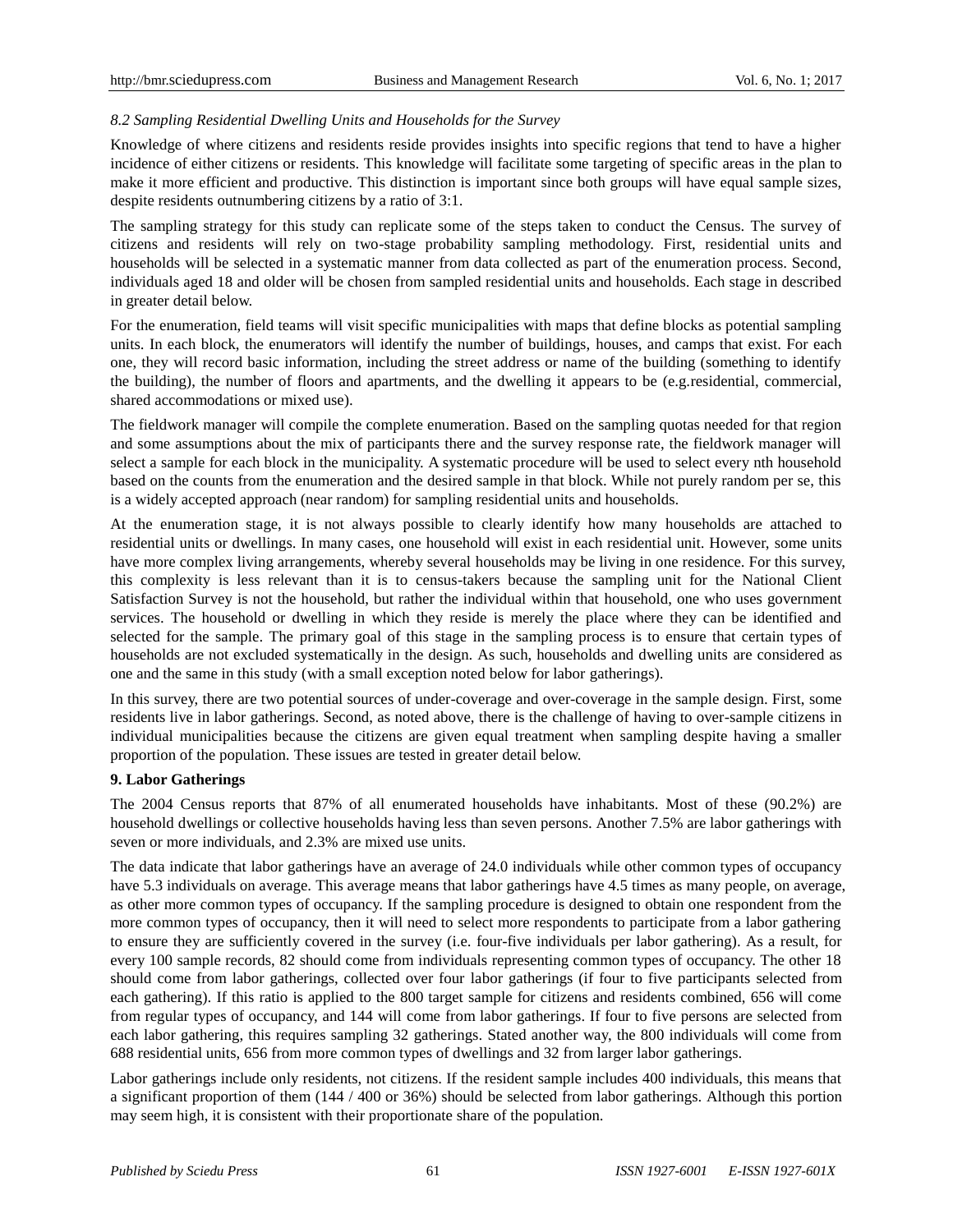Exhibit 4 shows the number of residential units that might be selected based on the type of occupancy and the municipality where they are located if they have been chosen proportionately to population. According to this Exhibit, most were selected in Doha and Al Rayyan.

One issue is what to do with those labor gatherings outside Doha, and Al Rayyan is having a proportionate share so small (counts less than 1.0) that no labor gathering is selected for that region. This low count is problematic because this represents a bias against labor gatherings outside larger urban centers. To correct for this, the distribution of labor camps selected can be adjusted so that each region is represented while also adjusting the number of interviews to be completed within each gathering so that it represents that gathering's share of the population. This correction is shown in Exhibit 5.

|                          |                               | <b>Residential Units with Inhabitants</b>  | <b>Counts Applied to Sample</b>                                     |                            |                                                    |
|--------------------------|-------------------------------|--------------------------------------------|---------------------------------------------------------------------|----------------------------|----------------------------------------------------|
| <b>Municipality</b>      | <b>Total</b><br><b>Number</b> | Labor<br><b>Gathering</b><br>$(Column\ %)$ | <b>More Common</b><br><b>Types of</b><br>Occupancy<br>$(Column\ %)$ | Labour<br><b>Gathering</b> | <b>More Common</b><br><b>Types of</b><br>Occupancy |
| Doha                     | 63371                         | 52.23%                                     | 57.59%                                                              | 16.71                      | 377.82                                             |
| Al Rayyan                | 30325                         | 35.12%                                     | 26.74%                                                              | 11.24                      | 175.41                                             |
| Al Wakra                 | 4409                          | 2.76%                                      | 4.08%                                                               | 0.88                       | 26.75                                              |
| Umm Salal                | 3895                          | 1.55%                                      | 3.67%                                                               | 0.50                       | 24.10                                              |
| Al Khor                  | 3566                          | 3.85%                                      | 3.17%                                                               | 1.23                       | 20.77                                              |
| Al Shamal                | 935                           | 0.65%                                      | 0.86%                                                               | 0.21                       | 5.64                                               |
| Al Ghuwairiya            | 240                           | 0.57%                                      | 0.19%                                                               | 0.18                       | 1.24                                               |
| Al Jemailya              | 2597                          | 2.42%                                      | 2.34%                                                               | 0.77                       | 15.33                                              |
| Jeryan Al Betna          | 695                           | 0.55%                                      | 0.63%                                                               | 0.18                       | 4.15                                               |
| Mesaieed                 | 771                           | 0.30%                                      | 0.73%                                                               | 0.10                       | 4.77                                               |
| <b>Total</b>             | 110804                        |                                            |                                                                     | 32                         | 656                                                |
| <b>Residential Units</b> |                               |                                            |                                                                     |                            | 688                                                |

## Exhibit-4 Residential Units by Type of Occupancy and Municipality

#### *Source: Population Census, State of Qatar*

To calculate the number of labor gatherings to be sampled, the following procedure was applied to Exhibit5:

- Municipalities having involved labor camp sample count of ten or less were assigned some of one labor gathering and no more than one labor gathering;
- Municipalities having an applied labor camp sample count of 15 or more were assigned a number of three or more labor gatherings, calculated in increments of five; and
- Municipalities are having an applied labor camp sample number between 11 and 14 were assigned a number of two labor gatherings.

The results in Exhibit 5 show that different regions will have slightly different sample targets for labor gatherings and completed interviews.

#### **10. Over Sampling Issue**

It will be useful to know which municipalities have a lower or higher incidence of citizens. This distinction helps the field team better plan for targeting specific municipalities of interest. The 2004 Census shows how the incidence of citizens and residents living in residential units other than labor gatherings varies by the municipality (see Exhibit 6).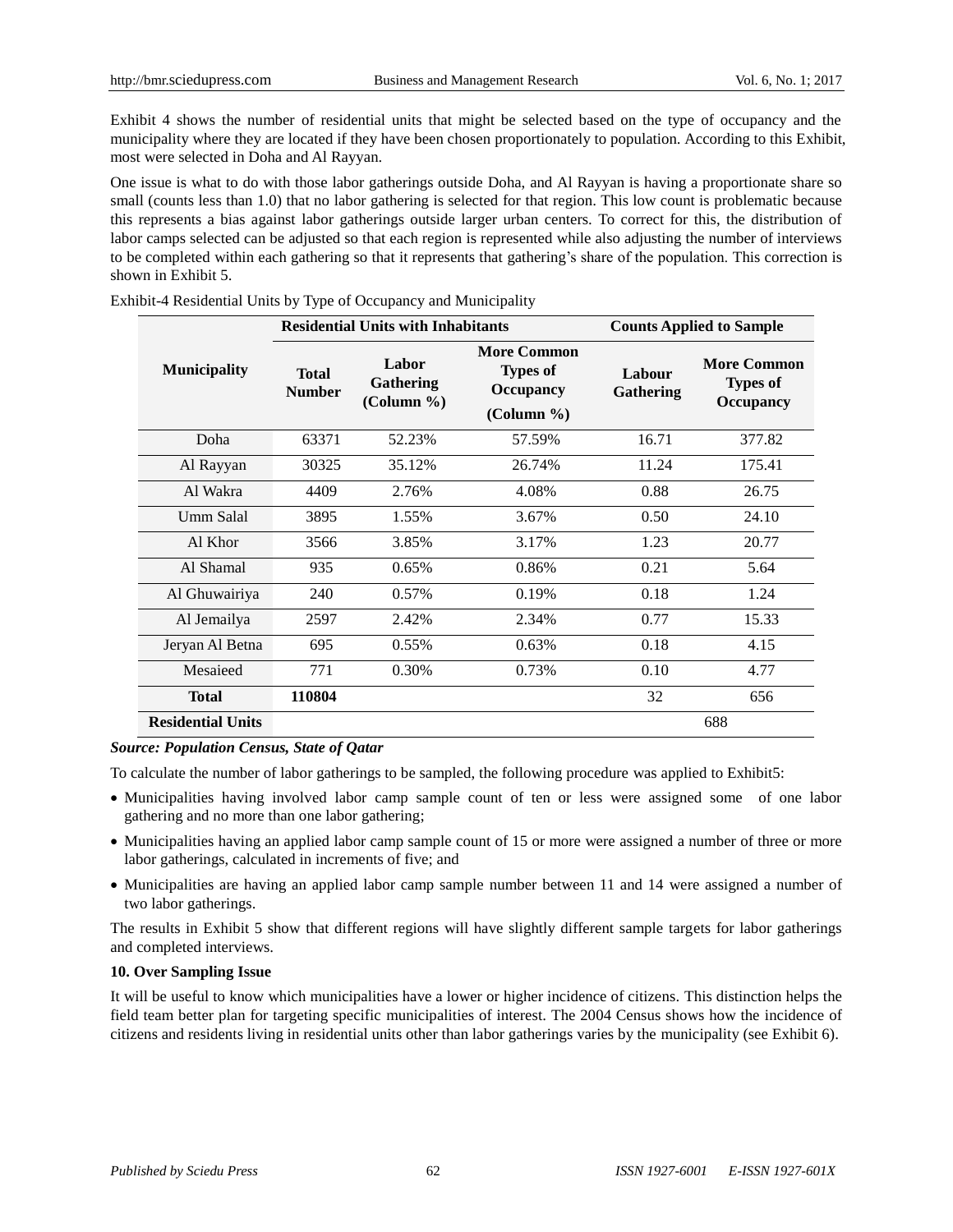|                     | <b>Counts from Census</b>                    |                                                                                    | <b>Counts Applied to Sample</b>                                                   |                                   |                                                                     |
|---------------------|----------------------------------------------|------------------------------------------------------------------------------------|-----------------------------------------------------------------------------------|-----------------------------------|---------------------------------------------------------------------|
| <b>Municipality</b> | Number of<br><b>Gatherings</b><br>(Column %) | <b>Population</b><br>Counts in<br><b>Gatherings</b><br>$\left($ Column % $\right)$ | <b>Sample Counts</b><br><b>Applied from</b><br><b>Population</b><br><b>Counts</b> | <b>Gathering</b><br><b>Counts</b> | <b>Target</b><br><b>Completes Per</b><br>Labour<br><b>Gathering</b> |
| Doha                | 52.23%                                       | 33.46%                                                                             | 48                                                                                | 10                                | $4 - 5$                                                             |
| Al Rayyan           | 35.12%                                       | 44.90%                                                                             | 65                                                                                | 13                                | 5                                                                   |
| Al Wakra            | 2.76%                                        | 2.28%                                                                              | 3                                                                                 |                                   | 3                                                                   |
| Umm Salal           | 1.55%                                        | 1.90%                                                                              | 3                                                                                 |                                   | 3                                                                   |
| Al Khor             | 3.85%                                        | 8.48%                                                                              | 12                                                                                | 2                                 | 6                                                                   |
| Al Shamal           | 0.65%                                        | 0.47%                                                                              | 1                                                                                 |                                   |                                                                     |
| Al Ghuwairiya       | 0.57%                                        | 0.61%                                                                              |                                                                                   |                                   |                                                                     |
| Al Jemailya         | 2.42%                                        | 1.12%                                                                              | $\overline{2}$                                                                    |                                   | $\overline{2}$                                                      |
| Jeryan Al Betna     | 0.55%                                        | 1.97%                                                                              | 3                                                                                 |                                   | 3                                                                   |
| Mesaieed            | 0.30%                                        | 4.79%                                                                              | 7                                                                                 |                                   | $\overline{7}$                                                      |
| Total               | 100%                                         | 100%                                                                               | 144                                                                               | 32                                |                                                                     |

#### Exhibit-5 Labor Gatherings by Municipality

#### *Source: Population Census, State of Qatar.*

In Al Rayyan, the population in common types of occupancy is almost equally split between Qataris and non-Qataris. However, the sampling plan requires that nearly two-thirds from that municipality be Qatari citizens. This particular ratio is used because the total sample of citizens is equal in size to the residents, yet not equal in population. For planning fieldwork, this means the field team will need to sample additional number units from the common residential area in Al Rayyan because they need to work harder to find Qatari citizens there. A similar pattern exists in Doha. Although there are fewer Qataris there, the field team has to work harder to find them because the sampling plan calls for over-sampling them in this municipality.

Exhibit 7 includes a slight adjustment to Exhibit 6 to remove sample cells having a count of zero. In Mesaieed, the residential unit count among Qataris was increased by one to eliminate bias due to under-coverage. In turn, one residential unit was taken away in the largest region for Qatari citizens, Al Rayyan. A similar approach used for residents in Al Ghuwairiya, where one added in this municipality, and one was taken away in Doha. These arrangements are shown in italic in Exhibit 7.

|                                  |                                           | <b>Percent from Census</b> |                     |                | <b>Counts Applied to Sample</b> |               |          |
|----------------------------------|-------------------------------------------|----------------------------|---------------------|----------------|---------------------------------|---------------|----------|
| <b>Municipality</b>              | <b>Incidence of</b><br>% of Population in |                            | <b>Incidence of</b> |                | <b>Oataris</b>                  | Non-Qatari    |          |
|                                  | <b>Municipality</b>                       | <b>Oataris</b>             | <b>Non-Qataris</b>  | <b>Sample</b>  | Row $\%$                        | <b>Sample</b> | Row $\%$ |
| Doha                             | 50.14%                                    | 21.80%                     | 78.20%              | 128            | 45.76%                          | 152           | 54.24%   |
| Al Rayyan                        | 33.67%                                    | 47.98%                     | 52.02%              | 190            | 73.62%                          | 68            | 26.38%   |
| Al Wakra                         | 4.93%                                     | 38.87%                     | 61.13%              | 23             | 65.79%                          | 12            | 34.21%   |
| <b>Umm Salal</b>                 | 5.10%                                     | 60.18%                     | 39.82%              | 36             | 82.05%                          | 8             | 17.95%   |
| Al Khor                          | 2.69%                                     | 34.11%                     | 65.89%              | 11             | 61.03%                          | $\tau$        | 38.97%   |
| Al Shamal                        | 0.73%                                     | 45.59%                     | 54.41%              | $\overline{4}$ | 71.71%                          | 2             | 28.29%   |
| Al<br>Ghuwairiya                 | 0.17%                                     | 35.51%                     | 64.49%              | 1              | 62.49%                          | $\theta$      | 37.51%   |
| Al Jemailya                      | 1.48%                                     | 24.60%                     | 75.40%              | 4              | 49.67%                          | 4             | 50.33%   |
| <b>Jeryan Al</b><br><b>Betna</b> | 0.51%                                     | 57.17%                     | 42.83%              | 3              | 80.15%                          | 1             | 19.85%   |
| <b>Mesaieed</b>                  | 0.58%                                     | 2.87%                      | 97.13%              | $\Omega$       | 8.21%                           | 2             | 91.79%   |
| <b>Total</b>                     | 100%                                      |                            |                     | 400            |                                 | 256           |          |

Exhibit-6 Population Incidence in Common Types of Occupancy by Municipality

*Source: Population Census, State of Qatar.*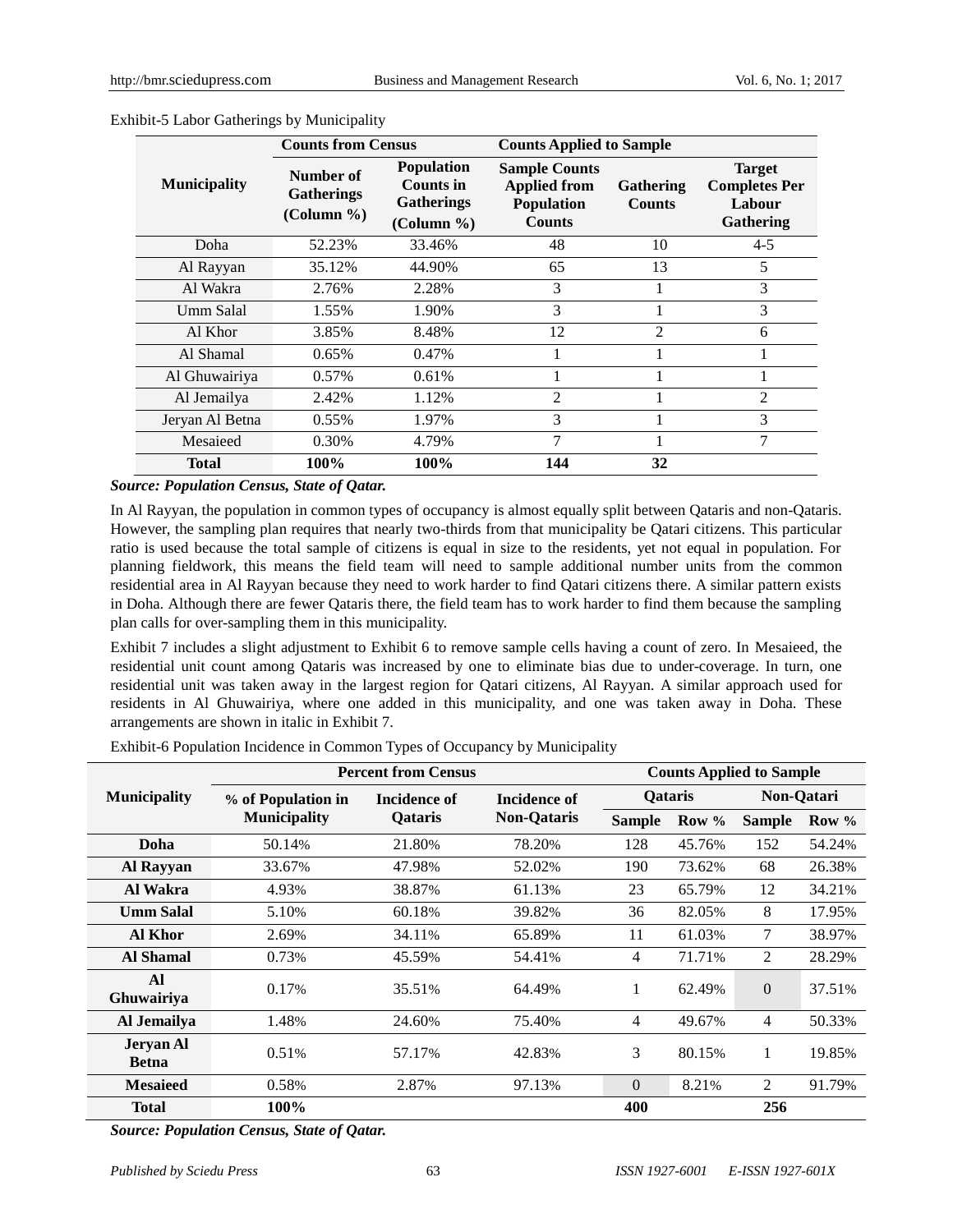The plan needs to account for over-sampling in certain municipalities. The treatment of over-sampling dealt with by selecting more residential units than is defined by the targeted sample. Exhibit 8 estimates the number of sampled common households needed to reach the target sample quotas for citizens and residents in that region. It also includes different assumptions about the response rate for the survey. As the table shows, even if everyone participated (i.e. 100% response), the field team will need to contact over 1000 of these common types of households to reach the target of 656.

Exhibit 9 summarizes the first-stage sampling plan, including target sample quotas for common types of households and labor gatherings. This sample quota provides the blueprint for finding the kinds of citizens and residents needed to reach the second stage individual sampling quotas shown in Exhibits 1 and 3. The right-hand column of this Exhibit is very close the sum of cells that appear in Exhibit 3. The small differences in the numbers are due to rounding.

|                                  | <b>Percent from Census</b>      | <b>Counts Applied to Sample</b> |                    |                |                |                  |            |
|----------------------------------|---------------------------------|---------------------------------|--------------------|----------------|----------------|------------------|------------|
| <b>Municipality</b>              | % of Population<br>Incidence of |                                 | Incidence of       |                | <b>Oataris</b> |                  | Non-Qatari |
|                                  | in Municipality                 | <b>Oataris</b>                  | <b>Non-Qataris</b> | <b>Sample</b>  | Row %          | <b>Sample</b>    | Row $%$    |
| Doha                             | 50.14%                          | 21.80%                          | 78.20%             | 128            | 45.76%         | 151              | 54.24%     |
| Al Rayyan                        | 33.67%                          | 47.98%                          | 52.02%             | 189            | 73.62%         | 68               | 26.38%     |
| Al Wakra                         | 4.93%                           | 38.87%                          | 61.13%             | 23             | 65.79%         | 12               | 34.21%     |
| <b>Umm Salal</b>                 | 5.10%                           | 60.18%                          | 39.82%             | 36             | 82.05%         | 8                | 17.95%     |
| Al Khor                          | 2.69%                           | 34.11%                          | 65.89%             | 11             | 61.03%         | 7                | 38.97%     |
| <b>Al Shamal</b>                 | 0.73%                           | 45.59%                          | 54.41%             | 4              | 71.71%         | 2                | 28.29%     |
| Al<br><b>Ghuwairiya</b>          | 0.17%                           | 35.51%                          | 64.49%             | 1              | 62.49%         | $\boldsymbol{l}$ | 37.51%     |
| Al Jemailya                      | 1.48%                           | 24.60%                          | 75.40%             | $\overline{4}$ | 49.67%         | $\overline{4}$   | 50.33%     |
| <b>Jeryan Al</b><br><b>Betna</b> | 0.51%                           | 57.17%                          | 42.83%             | 3              | 80.15%         | $\boldsymbol{l}$ | 19.85%     |
| <b>Mesaieed</b>                  | 0.58%                           | 2.87%                           | 97.13%             | 1              | 8.21%          | 2                | 91.79%     |
| <b>Total</b>                     |                                 |                                 |                    | 400            |                | 256              |            |

| Exhibit-7 Adjusted Units Counts in Common Types of Occupancy by Municipality |  |  |
|------------------------------------------------------------------------------|--|--|
|                                                                              |  |  |
|                                                                              |  |  |

*Source: Population Census, State of Qatar.*

Exhibit-8 Targets for Common Types of Occupancy by Municipality for Different Response Rate

| <b>Municipality</b>   | <b>Residential Units</b> |                                    |                          | <b>Households Needed</b> |                |      |      |
|-----------------------|--------------------------|------------------------------------|--------------------------|--------------------------|----------------|------|------|
|                       |                          | Qataris Non-Qataris Total 100% 75% |                          |                          |                | 50%  | 25%  |
| Doha                  | 128                      | 151                                | 279                      | 610                      | 814            | 1220 | 2441 |
| Al Rayyan             | 189                      | 68                                 | 257                      | 273                      | 364            | 546  | 1092 |
| Al Wakra              | 23                       | 12                                 | 35                       | 48                       | 64             | 96   | 193  |
| <b>Umm Salal</b>      | 36                       | 8                                  | 44                       | 48                       | 64             | 96   | 192  |
| Al Khor               | 11                       | 7                                  | 18                       | 28                       | 38             | 56   | 113  |
| Al Shamal             | 4                        | $\mathfrak{D}$                     | 6                        | 7                        | 9              | 14   | 27   |
| Al Ghuwairiya         | $\mathbf{1}$             | 1                                  | $\mathcal{L}$            | 3                        | $\overline{4}$ | 6    | 11   |
| Al Jemailya           | 4                        | 4                                  | 8                        | 16                       | 22             | 33   | 65   |
| <b>Jeryan Al Betn</b> | 3                        | 1                                  | $\overline{\mathcal{A}}$ | $\overline{\mathcal{A}}$ | 6              | 9    | 17   |
| <b>Mesaieed</b>       | 1                        | $\overline{2}$                     | 3                        | 36                       | 48             | 72   | 143  |
| Total                 | 400                      | 256                                | 656                      | 1074                     | 1431           | 2147 | 4294 |

**Source: Population Census, State of Qatar.**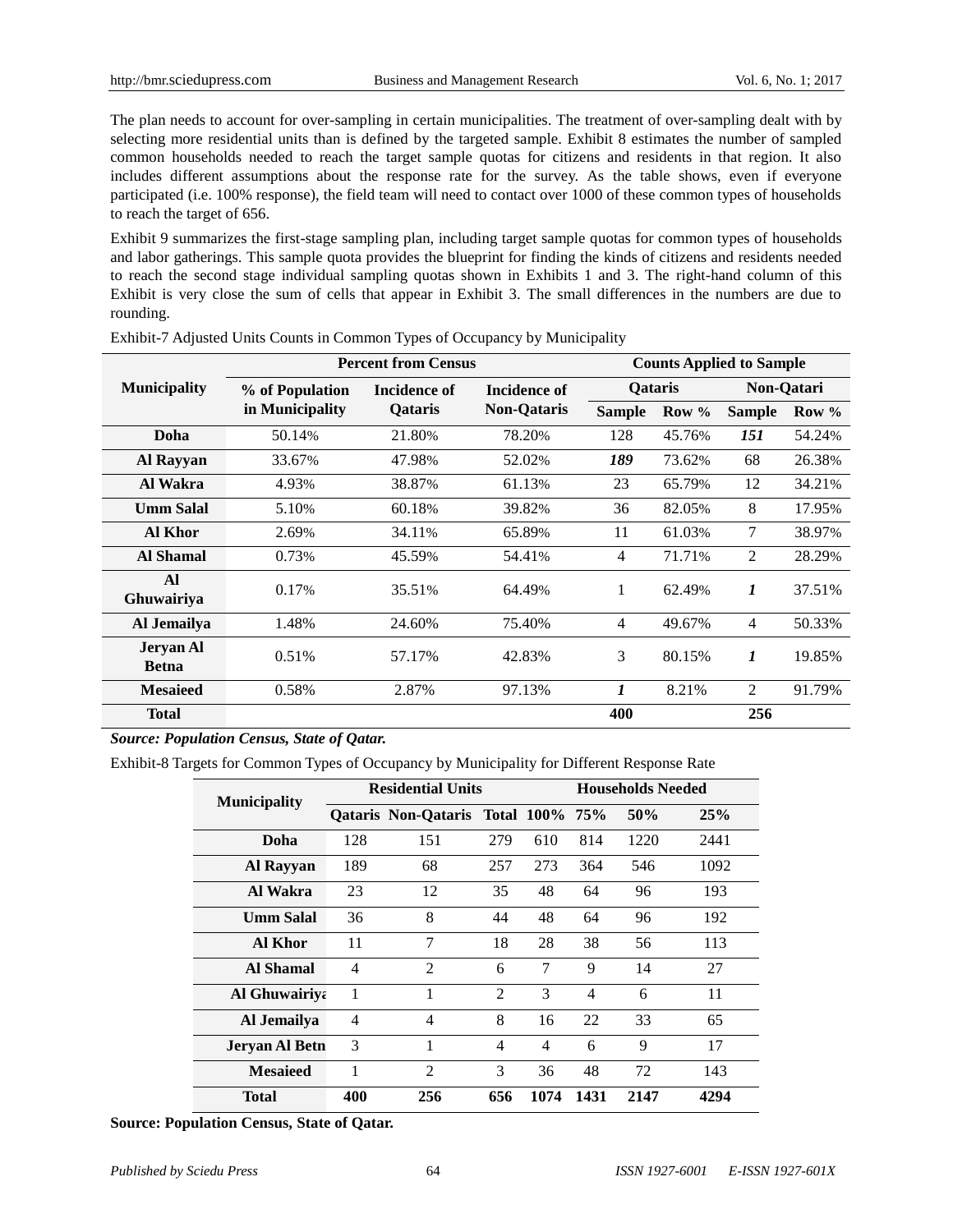|                     |                | <b>Types of Residential Units</b>    |     | <b>Target Samples of Individuals</b> |                            |              |  |
|---------------------|----------------|--------------------------------------|-----|--------------------------------------|----------------------------|--------------|--|
| <b>Municipality</b> |                | Common Labor Gatherings Total Common |     |                                      | Labor<br><b>Gatherings</b> | <b>Total</b> |  |
| Doha                | 279            | 10                                   | 289 | 279                                  | 48                         | 327          |  |
| Al Rayyan           | 257            | 13                                   | 270 | 257                                  | 65                         | 322          |  |
| Al Wakra            | 35             |                                      | 36  | 35                                   | 3                          | 38           |  |
| <b>Umm Salal</b>    | 44             |                                      | 45  | 44                                   | 3                          | 47           |  |
| Al Khor             | 18             | $\overline{2}$                       | 20  | 18                                   | 12                         | 30           |  |
| Al Shamal           | 6              |                                      | 7   | 6                                    |                            |              |  |
| Al Ghuwairiya       | $\overline{2}$ |                                      | 3   | $\overline{2}$                       |                            | 3            |  |
| Al Jemailya         | 8              |                                      | 9   | 8                                    | $\overline{2}$             | 10           |  |
| Jeryan Al Betna     | 4              |                                      | 5   | $\overline{4}$                       | 3                          |              |  |
| <b>Mesaieed</b>     | 3              |                                      | 4   | 3                                    | 7                          | 10           |  |
| <b>Total</b>        | 656            | 32                                   | 688 | 656                                  | 144                        | 800          |  |

#### Exhibit-9 Residential Targets and Sample Sizes by Type of Occupancy and Municipality

### **11. Procedures within Selected Households**

The field team will need to implement the following procedures at each household:

- each residential unit or household selected for the sample must be rostered, collecting age and gender details on each person aged 18 and older residing there, including household employees, but excluding any visitors who normally have a residence elsewhere;
- a single person will be selected from the household to secure a completed survey by using a random number, the exception is for larger labor gatherings where the sampling plan may choose multiple members of the roster;
- once a household is selected to be sampled, or an individual within it has been selected, it must be contacted on at least five occasions before it may be replaced with another household to be sampled – this will minimize the bias associated with having a low completion rate, especially among qualified contacts;
- surveys may be completed in either Arabic, Urdu or English;
- surveys may be self-completed or administered by a trained interviewer;
- only the person selected to fill out the survey may do so they should do not have help or interference from anyone else in the household – if they require assistance, they may ask the interviewer; and
- upon completing the survey, it must be returned to the interviewer who will review it for accuracy before leaving – if errors are found, the interviewer will ask the respondent to correct the mistakes.

#### **12. Detailed Findings and Implications of the Survey and Further Research**

After conducting the pilot survey, there are few important issues and findings which are extracted from the analysis of the data collected. These findings can be presented as follows:

**Survey Strategy:** The survey was sound with a high prospect of collecting high-quality data at minimal refusals. People responded well despite the length of te interview as the interviewers were well trained and made a difference.

**Interview Length:** The interview was long by most standards**.** It took between 45 and 60 minutes to complete questionnaires, plus a few minutes for rostering & respondent selection**.** Some participants education level is low, or if their language skills are limited, they took longer if they take the time to weigh their opinion. Once interviewers are comfortable with tools & process steps, an interview completed in 40 minutes**.** The interview length is of no material consequence **as** no one asks about duration in advance of the interview**,** no one asks how much longer an interview will take.

**Understanding Questions:** Vast majority of questions understood**.** Interviewers reported that training helped in providing guidelines on what could and could not be said to support respondents' understanding of the question. Frequently, problem areas were overcome by patiently re-reading a question or statement with all languages worked well especially Urdu was not particularly problematic, just a little too 'wordy' in spots**.**

**Ability to Respond:** People follow instructions & interviewers reinforce them when recognizing signs that they are not being followed. Residents move through services lists faster than citizens because they use a more narrow range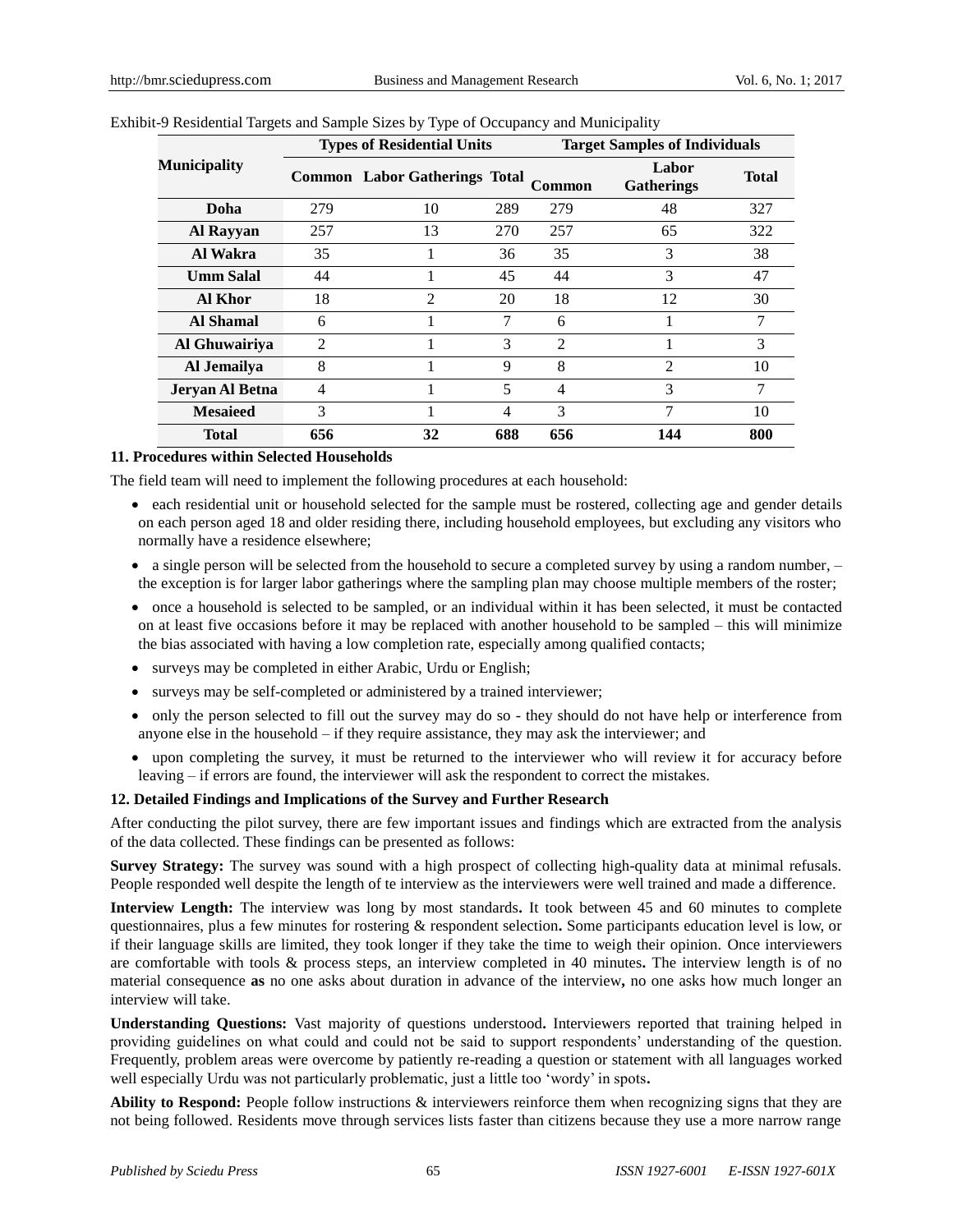of services. It be better if research questions were examined separately for residents & citizens

**Scales:** Questionnaire scales are easy to understand & use by respondents**,** it made people think before responding. Training interviewers helped respondents use the scale appropriately & efficiently, encouraging people to respond using numbers**.**

**Training:** very critical to the success of any study, which it needs time & attention. With compressed pilot schedule, too few hours were devoted to training (15 hours)**.** Strong need for guidelines on how to help respondents understand questions & common strategies for promoting accurate (but not leading) response with varies section to section. The interviewers learn best during field trials, role-playing. Once in field, observation & supervision must be done early & often to prevent bad habits from taking root. If time permits, re-testing part-way through field may be necessary to ensure interviewers administer survey properly

**Citizen and Resident Sample Lists:** Lists were very accurate, useful in the field but finding homes a challenge for the field team, even in new areas as street names rarely were shown and house numbers rarely were shown, difficult to follow which lead to prospects for interviewer error. The sampling frame to complete ratio be workable only if the number of contacts allowed is increased from a current maximum of three contacts**.**

**Citizen and Resident Sample Lists:** Labor Gatherings are better than expected. Statistics Department treats these differently for enumeration, however for this study they seem just like large apartment buildings

**Securing Interest:** Interviewers were very skilled at securing interest**,** as instructed, got across key messages without reading script

**Respondent Selection: Although** few errors were found, interviewers took rostering seriously, and when they found some errors, they immediately corrected them.

**Field Times & Dates:** Most productive times were Saturdays evenings. However, different types of respondents identified on various days, different times in pilot**.** Flexible times and dates needed, subject to interviewer availability, or non-response bias may result**.**

**Refusal & Response Rate**s: Refusal rate was low (3%). The rate of reply on target, 66%, but excludes eligible homes screened out at enumeration stage by Statistics Department. Only possible to achieve response rate by increasing number of attempted calls from 3 to  $(6 - 8)$ . It was noticed, this response rate slightly lower among residents as they are not home often, some work long hours with a higher incidence of language barriers.

**Supervision & Observation: a** Higher level of supervision & observation was used to promote high data quality and improve interviewer consistency.

**Support Tools:** Wearing ID badges was effective when worn in a visible location which must be shown to people on the first contact. It makes the study more legitimate, helps open doors. Bags are functional, make interviewers look like they belong to field team which it helps when other interviewers make call-backs**.**

**Approach for Tourists:** Fieldwork was not conducted at airports as it encountered hurdles in securing suitable interview location. Smaller sample size further marginalizes this group relative to other populations of interest**.**  Questions were raised about the utility of addressing research questions with this segment & level of effort expended to do so.

On the completion of this national survey, there are many questions need to be researched and answered. These issues can be stated as below:

- 1. Overall, how satisfied are clients with public services in the State of Qatar?
- 2. How satisfied are clients with specific public services and how does this compare to specific private sector services?
- 3. What are the things that have the biggest impact on how satisfied clients are)?
- 4. What are the most important client priorities for service improvement? In other words, where should improvement efforts be targeted first to meet customer needs best?
- 5. How do client expectations vary by service delivery channel (i.e., in-person, phone, online)?
- 6. When customers are receiving services, what are their expectations for access, timeliness, courtesy, knowledge and skill of frontline staff, fairness, outcome, channel choice, and additional assistance?
- 7. How do clients want the government to communicate with them about public services?
- 8. How aware are people of public services offered? How easy is it for customers to access public services when and where they need them?